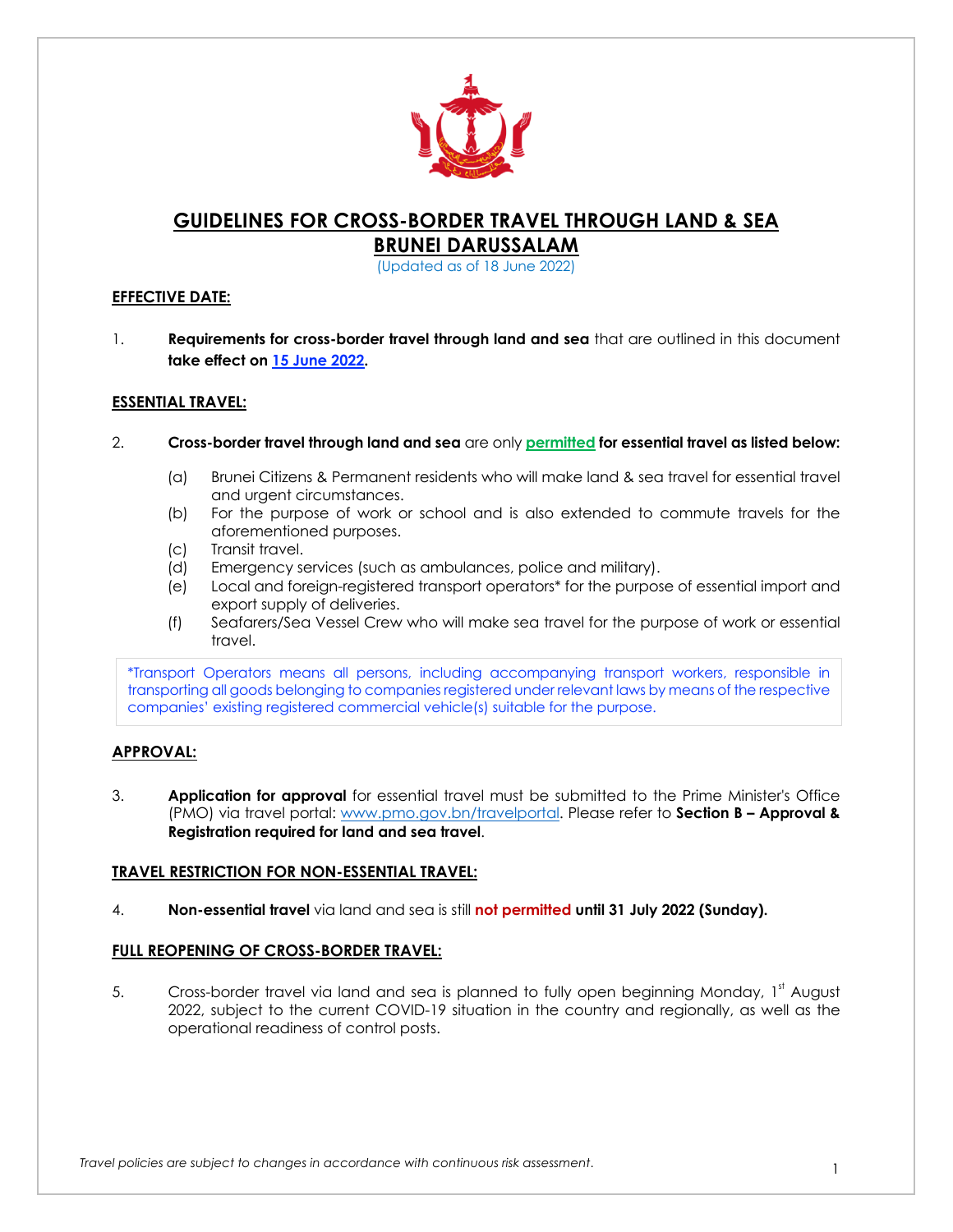# **SECTION A CROSS-BORDER MEASURES FOR LAND & SEA TRAVEL**

### **A.1 VACCINATION STATUS:**

A.1.1 COVID-19 vaccination status is **not required** for **essential travels** that have been categorized.

### **A.2 PRE-DEPARTURE COVID-19 TEST**

A.2.1 **Pre-departure COVID-19 test** for inbound travellers is **no longer required**, regardless of vaccination status.

#### **A.3 POST-ARRIVAL COVID-19 TESTS & SELF-ISOLATION**

- A.3.1 Post-arrival COVID-19 tests and mandatory self-isolation are **no longer required** for **fully vaccinated individuals**.
- A.3.2 For **unvaccinated travellers**, they are required to:
	- (a) Undergo ART on Day of Arrival (Day 1).
	- (b) Undergo mandatory self-isolation until receipt of negative result for RT-PCR test taken on Day 3. RT-PCR test can be taken at clinic centres that provide RT-PCR swab services, which can be found via link: https://www.pmo.gov.bn/EPG/Perjalanan.aspx
	- (c) Make advanced payment for post-arrival COVID-19 test which cost BND\$100.00. Online payment can be made via website: www.healthinfo.gov.bn/travel
- A.3.3 Post-arrival COVID-19 tests are **not required** for individuals who travel for the purpose of work or school and commute travels for the aforementioned purposes, transit travel and emergency services (such as ambulances, police and military).

### **A.4 TRAVEL MEDICAL INSURANCE WITH COVID-19 COVERAGE**

#### A.4.1 **FOR INBOUND TRAVEL INTO BRUNEI DARUSSALAM**

(a) **Foreign nationals who will enter Brunei Darussalam for short-visit purpose** in which the duration of stay in Brunei Darussalam is less than 90 days are **required** to obtain **Travel Medical Insurance with COVID-19 coverage (minimum coverage of BND\$20,000)**. The insurance must be valid for the duration of their stay in Brunei Darussalam.

### A.4.2 **FOR OUTBOUND TRAVEL FROM BRUNEI DARUSSALAM**

(a) **Brunei Citizens and Permanent Residents who will make outbound travel for short-visit purpose** are **required** to obtain **Travel Medical Insurance with COVID-19 coverage (minimum coverage of BND\$20,000)**. The insurance must be valid for the duration of their stay in the foreign country.

### A.4.3 **EXEMPTIONS**

(a) The following travellers are **exempted** from being required to obtain Travel Medical Insurance with COVID-19 coverage: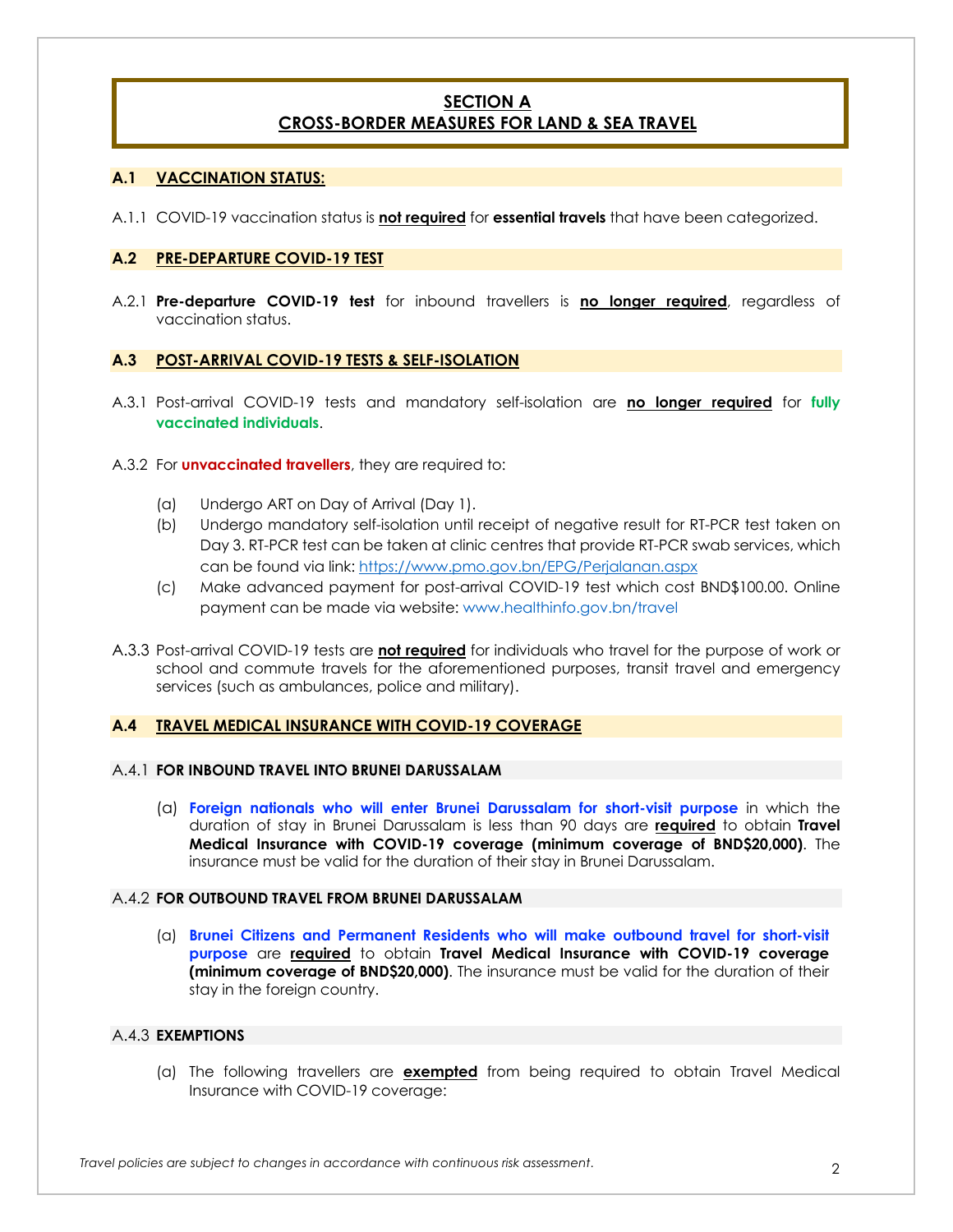- (i) Brunei Citizens and Permanent Residents returning to Brunei Darussalam.
- (ii) Foreign nationals who will be entering in Brunei Darussalam for the purpose of longterm visit such as employment, studying or as eligible dependent.
- (iii) Brunei Citizens and Permanent Residents who are travelling overseas for employment, studies as eligible dependents or hold a long-term visa/immigration pass in the destination country.
- (iv) Permanent Residents who are traveling to their country of nationality.
- (v) Civil servants who are travelling for Government-sponsored official travel. Civil servants must show valid supporting document which states that they are on a Governmentsponsored official travel.

## **A.5 VISA**

A.5.1 **Any foreign nationals who are required to obtain Entry Visa** for entry into Brunei Darussalam must first obtain **appropriate Visa** in accordance with prevailing regulations that are enforced such as Employment Visa, Dependent Visa, Social Visit Visa, Professional Visit Visa and Business Visa.

## **A.6 SCHEDULED ART TESTING FOR TRANSPORT OPERATORS**

A.6.1 **Transport operators** are **no longer required** to undergo **scheduled ART testing**. However, they are advised to do their own ART tests from time to time, and if they have symptoms or signs of infection or become a close contact to a positive case.

## **A.7 TIME LIMIT**

A.7.1 Travellers/Transport Operators are **no longer required** to adhere to time limit for every trip.

### **A.8 APPROVAL / PERMIT / ENDORSEMENT**

A.8.1 Travellers/Transport Operators must first obtain **necessary approval / permit / endorsement from relevant government agencies**. Please check requirements and procedures that are enforced by respective Government agencies.

### **A.9 EXIT AND ENTRY CHARGES (CAJ PERKHIDMATAN (CaP))**

A.9.1 Any person who intends to leave or enter Brunei Darussalam through the land control posts (checkpoints) either via vehicle or as a pedestrian will be subjected to **'Caj Perkhidmatan' (CaP) with a charge rate of BND3.00 per person for a one-way trip**. Application must be submitted to the Royal Customs and Excise Department through the Exit and Entry System (EES) that can be accessed via https://login.bdnsw.gov.bn/ees

### **A.10 REQUIREMENTS BY THE DESTINATION COUNTRY**

A.10.1 Travellers/Transport Operators are advised to check the requirements and procedures for entry into the destination country.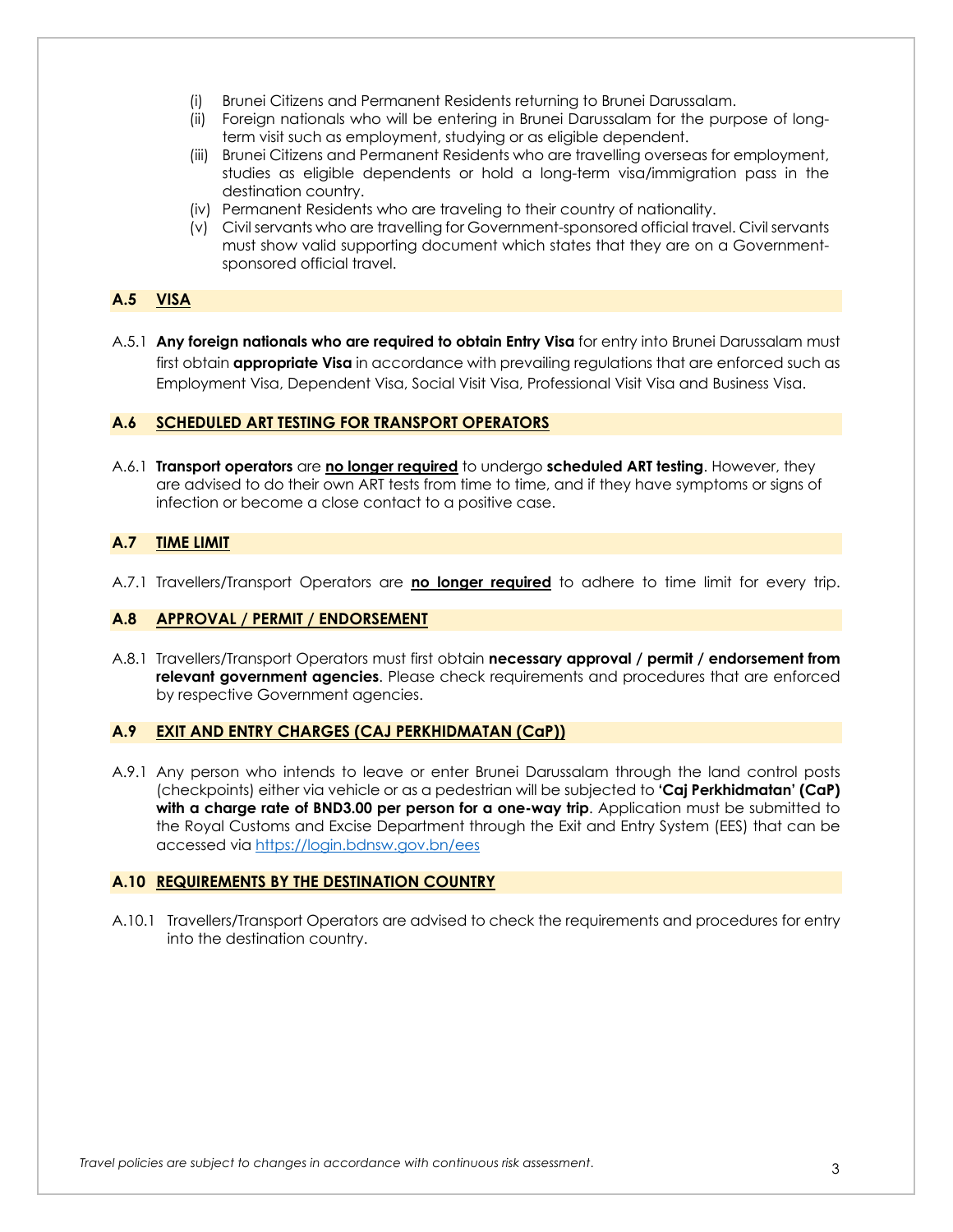# **SECTION B APPROVAL & REGISTRATIONS REQUIRED FOR LAND & SEA TRAVEL**

# **B.1** *"ENTRY TRAVEL PASS"* **APPROVAL:**

B.1.1 Below are list of individuals and categories of travel that **require** and **do not require** Entry Travel Pass for entry into Brunei Darussalam.

|   | <b>REQUIRE ENTRY TRAVEL PASS</b>                                                                                                                                                                                                                                                                                                                                                                     | <b>DO NOT REQUIRE</b><br>"ENTRY TRAVEL PASS" APPROVAL                                         |
|---|------------------------------------------------------------------------------------------------------------------------------------------------------------------------------------------------------------------------------------------------------------------------------------------------------------------------------------------------------------------------------------------------------|-----------------------------------------------------------------------------------------------|
| ٠ | Foreign nationals who will enter Brunei<br>Darussalam for the following travel purposes<br>and require visa/immigration pass:<br>Essential business travel (including official<br>$\bullet$<br>travel)<br>• For the purpose of work or school and is<br>also extended to commute travels for the<br>aforementioned purposes.<br>Medical treatment<br>$\bullet$<br>Compassionate family circumstances | Brunei citizens and permanent residents<br>$\bullet$<br>who will return to Brunei Darussalam. |
|   | Urgent circumstances                                                                                                                                                                                                                                                                                                                                                                                 |                                                                                               |

# **B.2 E-HEALTH ARRIVAL DECLARATION FORM**

B.2.1 Prior to entry into Brunei Darussalam, **ALL individuals** are required to first complete **E-Health Arrival Declaration Form** via website: www.healthinfo.gov.bn/travel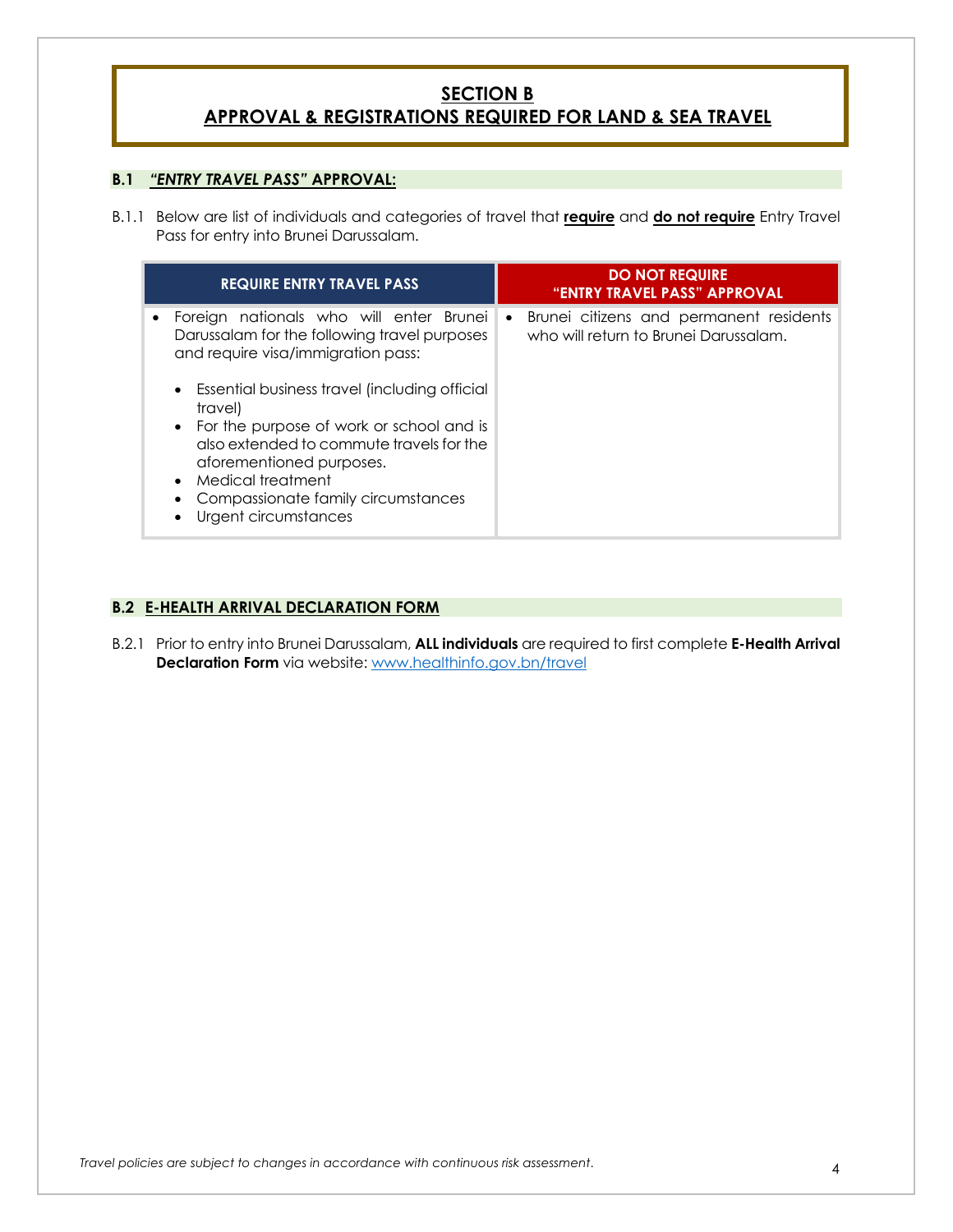# **B.3 EXIT APPROVAL**

B.3.1 Below are list of individuals and categories of travel that **require** and **do not require** Exit approval for outbound travel:

| <b>REQUIRE EXIT APPROVAL</b>                                                                                                                                                                                                                                                                                                                                                                                                                                                                                                                                                                                                                                                                                                                                                                                                                                                                                                                                                                                                                                                                                                                                                                                                                                                                                                                                                                                                                                                                                                                                                                                                                                                                                                                                                                 | DO NOT REQUIRE "EXIT APPROVAL"                                                                                                                                                                                                                                                                                                                                                                                                                                                             |
|----------------------------------------------------------------------------------------------------------------------------------------------------------------------------------------------------------------------------------------------------------------------------------------------------------------------------------------------------------------------------------------------------------------------------------------------------------------------------------------------------------------------------------------------------------------------------------------------------------------------------------------------------------------------------------------------------------------------------------------------------------------------------------------------------------------------------------------------------------------------------------------------------------------------------------------------------------------------------------------------------------------------------------------------------------------------------------------------------------------------------------------------------------------------------------------------------------------------------------------------------------------------------------------------------------------------------------------------------------------------------------------------------------------------------------------------------------------------------------------------------------------------------------------------------------------------------------------------------------------------------------------------------------------------------------------------------------------------------------------------------------------------------------------------|--------------------------------------------------------------------------------------------------------------------------------------------------------------------------------------------------------------------------------------------------------------------------------------------------------------------------------------------------------------------------------------------------------------------------------------------------------------------------------------------|
| Citizens and residents of Brunei Darussalam who<br>will make outbound travel for essential travel and<br>urgent circumstances as listed below:<br>Requirement to appear in court abroad for<br>$\bullet$<br>case mentions or trial following a court order<br>overseas for a criminal case, or as a witness<br>(including crimes under the Syariah or Civil<br>Courts) with the endorsement of relevant<br>authorities at home or abroad;<br>Requirement for urgent medical treatment<br>abroad with the endorsement of the Ministry<br>of Health of Brunei Darussalam. Those<br>intending to travel for medical purposes at<br>their own cost must obtain an 'Overseas<br>Certificate of Travel for Medical Purposes'<br>issued by a government medical officer at a<br>public health center or hospital;<br>For reasons of studying abroad with the<br>$\bullet$<br>endorsement of the relevant parties at home<br>or abroad. Brunei citizens and permanent<br>residents must obtain an endorsement from<br>the Scholarship Management Department,<br>Ministry of Education whether studying on a<br>government scholarship or other sources of<br>funding;<br>Bruneian citizens and residents of Brunei<br>Darussalam (Yellow, Purple and Green<br>Identity Card holders) residing outside Brunei<br>Darussalam and commuting to work into this<br>country by land OR anyone residing in Brunei<br>Darussalam and commuting to work abroad<br>by land.<br>Compassionate family circumstances<br>Local-registered Transport operators<br>For the purpose of work or school and is also<br>extended to commute travels for the<br>aforementioned purposes<br><b>Transit travel</b><br>Seafarers/Sea Vessel Crew who will make sea<br>travel for the purpose of work or essential<br>travel. | Foreign nationals holding short-term visit<br>visas and not holding a Green Identity<br>Card including Social Visit Pass, Student<br>Visa/Pass, Professional Visit Visa, Business<br>Visit Visa, Special Authorization Work Pass<br>who wish to return to their home country;<br>and<br>Foreign nationals returning<br>overseas<br>permanently. A cancellation of the<br>immigration pass issued in the passport<br>must be obtained and presented to<br>border authorities upon departure |

B.4.1 Prior to outbound travel from Brunei Darussalam, Brunei citizens and permanent residents are required to **complete E-register registration** via online on Ministry of Foreign Affairs website via link: http://www.mfa.gov.bn/Pages/eRegister\_desc.aspx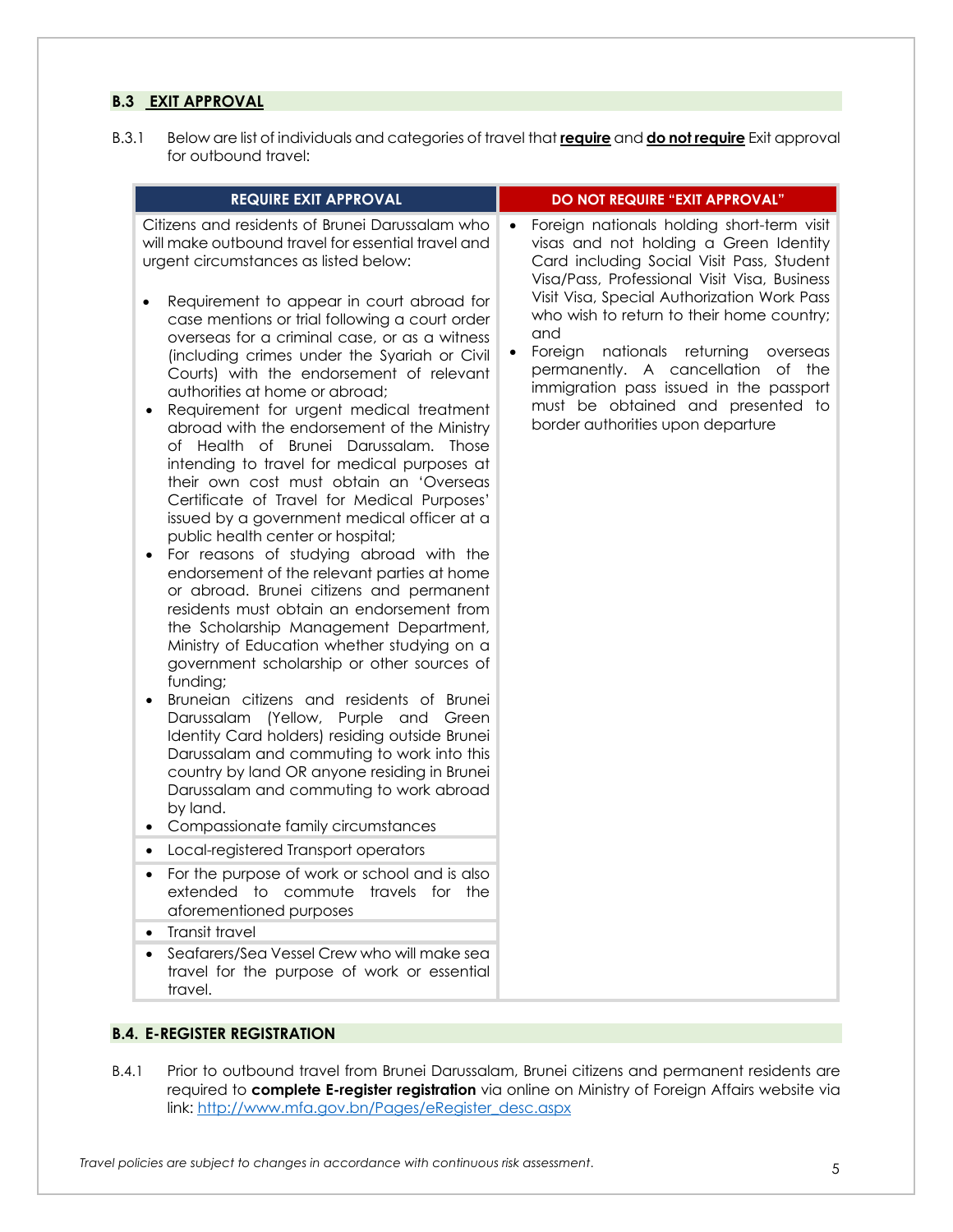# **APPLICATION PROCEDURE FOR CROSS-BORDER TRAVEL THROUGH LAND & SEA**